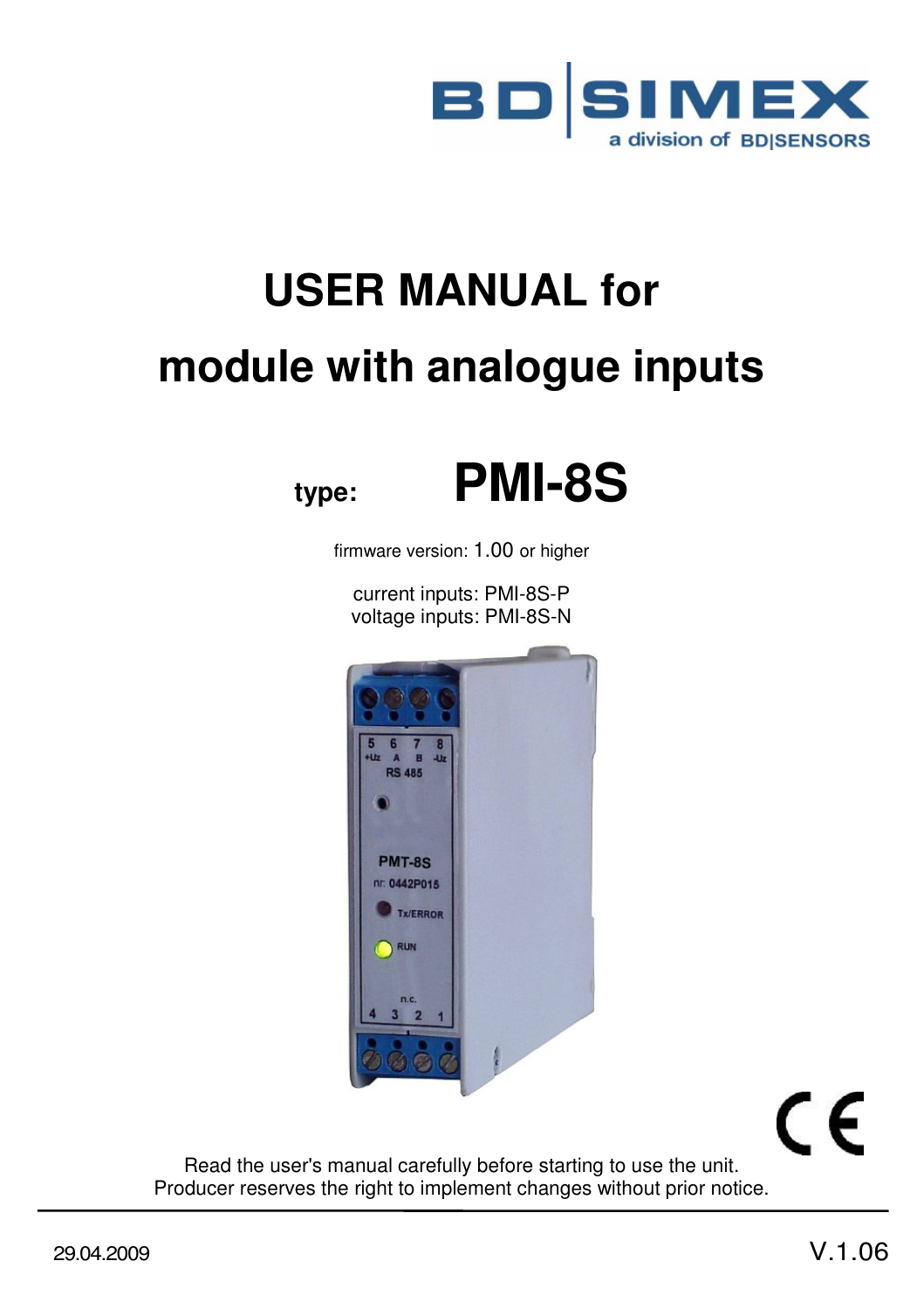# **CONTENTS**

| 5   |
|-----|
|     |
| 5   |
|     |
|     |
|     |
|     |
|     |
| 15  |
| 15  |
| -17 |
|     |

#### **Explanation of symbols used in the manual:**



- This symbol denotes especially important guidelines concerning the installation and operation of the device. Not complying with the guidelines denoted by this symbol may cause an accident, damage or equipment destruction.

#### **IF THE DEVICE IS NOT USED ACCORDING TO THE MANUAL THE USER IS RESPONSIBLE FOR POSSIBLE DAMAGES.**



- This symbol denotes especially important characteristics of the unit. Read any information regarding this symbol carefully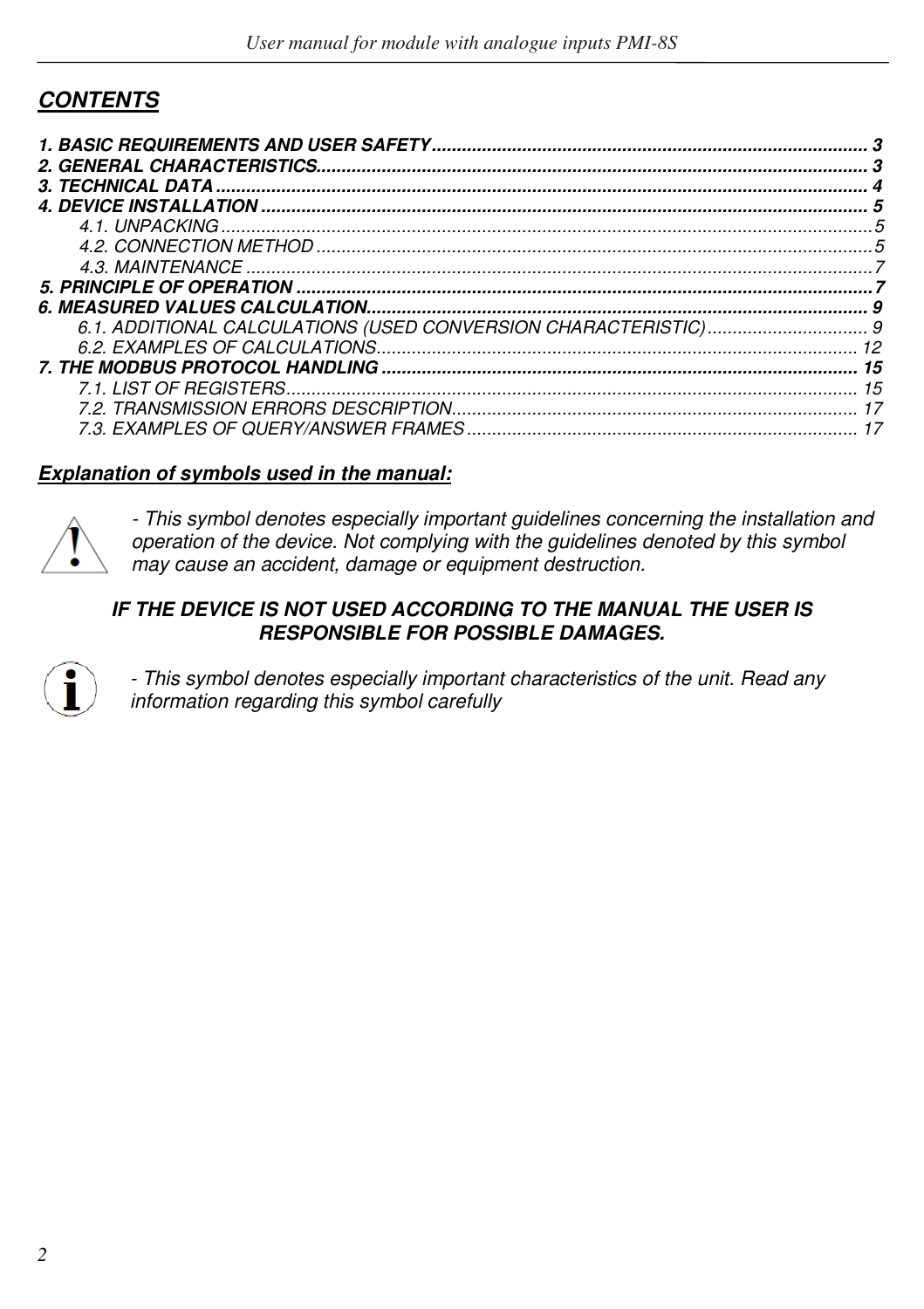# **1. BASIC REQUIREMENTS AND USER SAFETY**



#### - **The manufacturer is not responsible for any damages caused by inappropriate installation, not maintaining the proper technical condition and using the unit against its destination.**

- Installation should be conducted by qualified personnel. During installation all available safety requirements should be considered. The fitter is responsible for executing the installation according to this manual, local safety and EMC regulations.

- The unit must be properly set-up, according to the application. Incorrect configuration can cause defective operation, which can lead to unit damage or an accident.

- **If in the case of a defect of unit operation there is a risk of a serious threat to the safety of people or property additional, independent systems and solutions to prevent such a threat must be used.** 

- Neighbouring and mating equipment must meet the requirements of appropriate standards and regulations concerning safety and be equipped with adequate antiovervoltage and anti-interference filters.

- **Do not attempt to disassemble, repair or modify the unit yourself. The unit has no user serviceable parts. Units, in which a defect was stated must be disconnected and submitted for repairs at an authorized service centre.** 



**The unit is designed for operation in an industrial environment and must not be used in a household environment or similar.** 

# **2. GENERAL CHARACTERISTICS**

Module allows measurement of 8 analog channels (current or voltage, depending on version) and makes them accessible via RS-485 interface. **PMI-8S** can be used as input block of scattered measurement and visualization systems.

Standard Modbus RTU functions can be used for changing module settings (like address, baud rate, measurement ranges etc.) and read measurement results or identification data.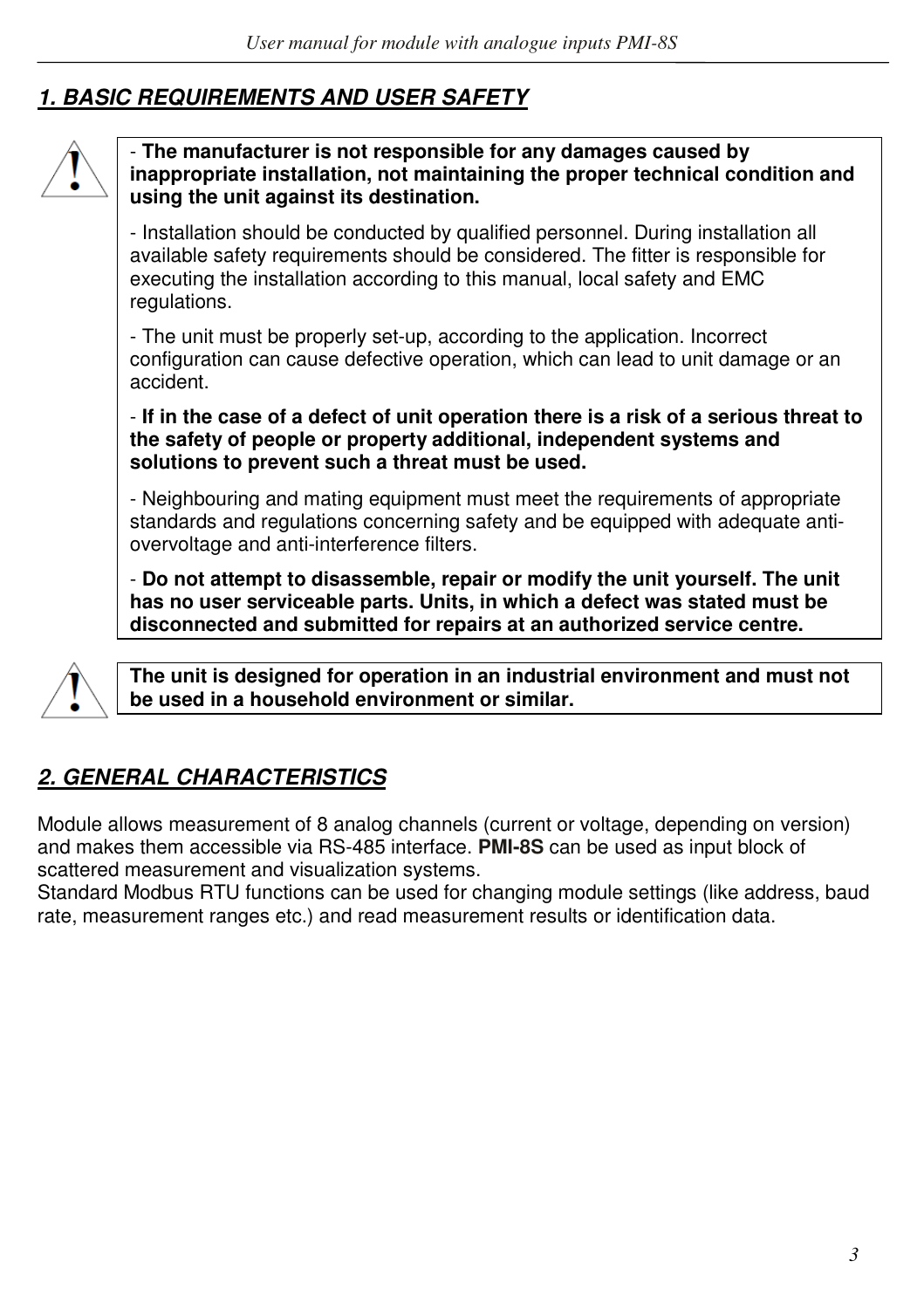# **3. TECHNICAL DATA**

| Power supply voltage                                                 | 162430 $V_{DC}$                                                                                          |
|----------------------------------------------------------------------|----------------------------------------------------------------------------------------------------------|
| External fuse (required)                                             | T - type, max. 1 A                                                                                       |
| Current consumption                                                  | 55 mA typically                                                                                          |
| Number of independent inputs                                         | 8                                                                                                        |
| Inputs (depending on version)<br>current:<br>or voltage:             | 0÷20 mA: 4÷20 mA<br>$0+10$ V; 2+10 V; 0+5 V; 1+5 V;                                                      |
| Measurement accuracy                                                 | $\pm$ 0.25 % $\pm$ one digit                                                                             |
| Accepted prolonged inputs overload                                   | 20%                                                                                                      |
| Galvanic isolation                                                   | All inputs are galvanically isolated from module supply<br>and RS-485 interface                          |
| Communication interface                                              | RS-485, 8N1 / Modbus RTU                                                                                 |
| Baud rate                                                            | $1200 \div 115200$ bit/sec                                                                               |
| Number of modules in 1 network                                       | maximum 128                                                                                              |
| Data memory                                                          | non-volatile memory, EEPROM type                                                                         |
| Protection level                                                     | IP 20 (housing and connection clips)                                                                     |
| Housing type<br>Housing dimensions (L x W x D)                       | DIN rail mounted (35 mm rail)<br>101 x 22.5 x 80 mm                                                      |
| Operating temperature<br>Storage temperature<br>Humidity<br>Altitude | 0 °C to +50 °C<br>$-10$ °C to $+70$ °C<br>5 to 90 % no condensation<br>up to 2000 meters above sea level |
| Screws tightening max. torque                                        | $0.5$ Nm                                                                                                 |
| Max. connection leads diameter                                       | 2.5 mm <sup>2</sup>                                                                                      |
| <b>EMC</b>                                                           | according to: PN-EN 61326                                                                                |



**This is a class A unit. In housing or a similar area it can cause radio frequency interference. In such cases the user can be requested to use appropriate preventive measures.**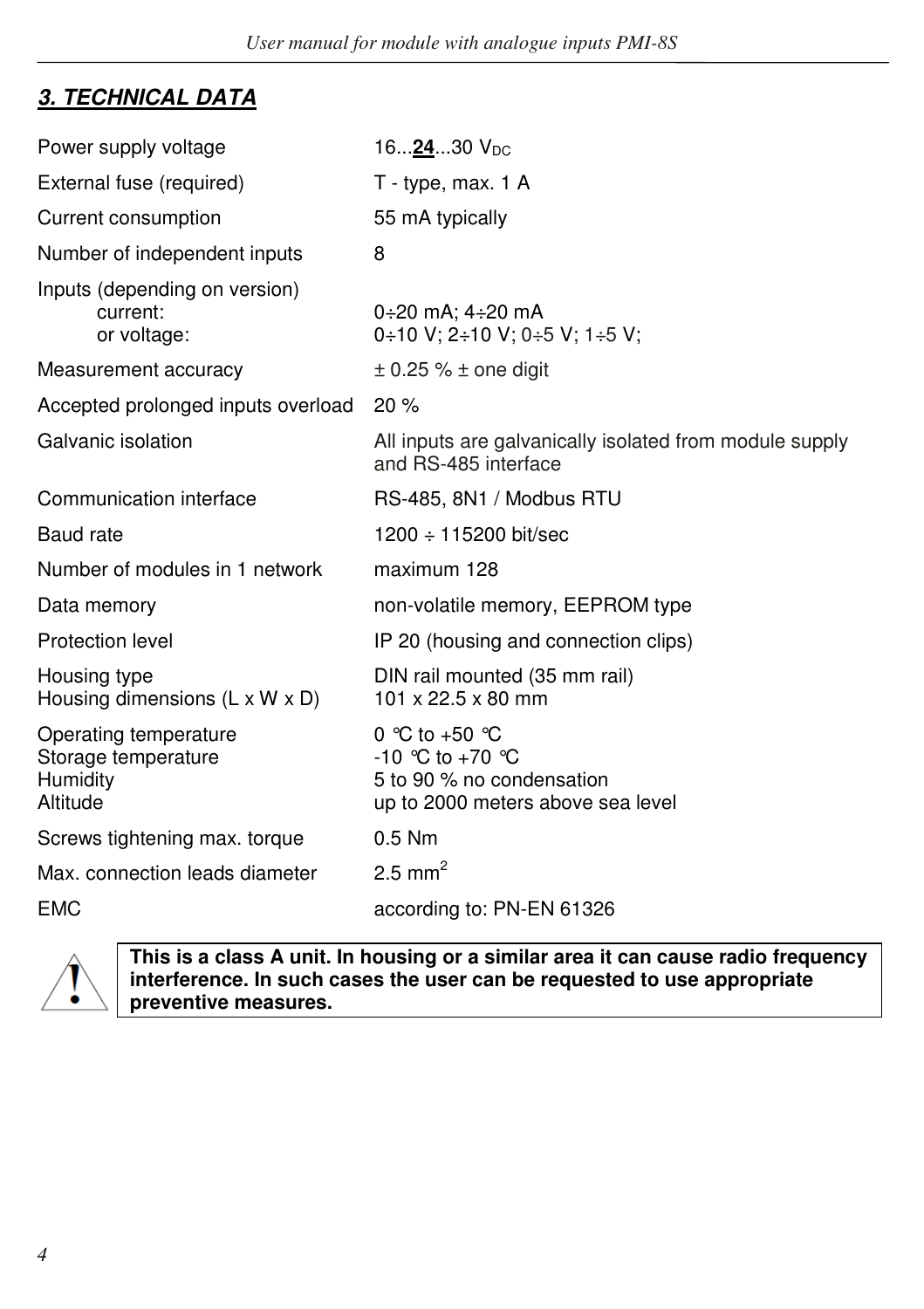# **4. DEVICE INSTALLATION**

The unit has been designed and manufactured in a way assuring a high level of user safety and resistance to interference occurring in a typical industrial environment. In order to take full advantage of these characteristics installation of the unit must be conducted correctly and according to the local regulations.



- Read the basic safety requirements on page 3 prior to starting the installation.

- Ensure that the power supply network voltage corresponds to the nominal voltage stated on the unit's identification label.

- The load must correspond to the requirements listed in the technical data.

- All installation works must be conducted with a disconnected power supply.

# **4.1. UNPACKING**

After removing the unit from the protective packaging, check for transportation damage. Any transportation damage must be immediately reported to the carrier. Also, write down the unit serial number on the housing and report the damage to the manufacturer.

Attached with the unit please find:

- user's manual

- warranty

# **4.2. CONNECTION METHOD**

#### **Caution**



- Installation should be conducted by qualified personnel. During installation all available safety requirements should be considered. The fitter is responsible for executing the installation according to this manual, local safety and EMC regulations.

- Wiring must meet appropriate standards and local regulations and laws.

- In order to secure against accidental short circuit the connection cables must be terminated with appropriate insulated cable tips.

- Tighten the clamping screws. The recommended tightening torque is 0.5 Nm. Loose screws can cause fire or defective operation. Over tightening can lead to damaging the connections inside the units and breaking the thread.

- In the case of the unit being fitted with separable clamps they should be inserted into appropriate connectors in the unit, even if they are not used for any connections.

**- Unused clamps (marked as n.c.) must not be used for connecting any connecting cables (e.g. as bridges), because this can cause damage to the equipment or electric shock.**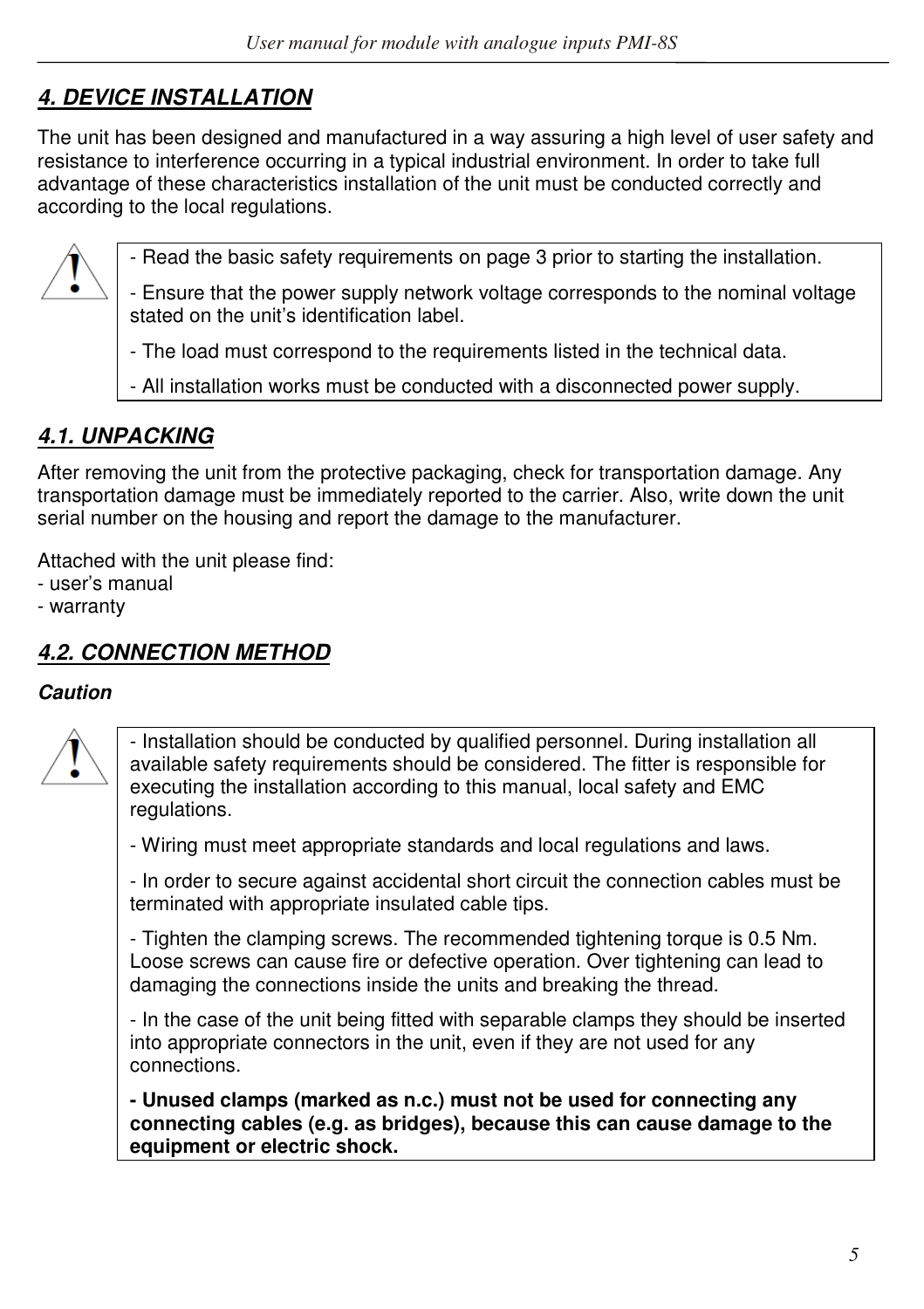**Due to possible significant interference in industrial installations appropriate measures assuring correct operation of the unit must be applied. To avoid the unit of improper indications keep recommendations listed below.** 

- Avoid common (parallel) leading of signal cables and transmission cables together with power supply cables and cables controlling induction loads (e.g. contactors). Such cables should cross at a right angle.
- Contactor coils and induction loads should be equipped with anti-interference protection systems, e.g. RC-type.
- Use of screened signal cables is recommended. Signal cable screens should be connected to the earthing only at one of the ends of the screened cable.
- In the case of magnetically induced interference the use of twisted couples of signal cables (so-called "spirals") is recommended. The spiral (best if shielded) must be used with RS-485 serial transmission connections.
- In the case of interference from the power supply side the use of appropriate antiinterference filters is recommended. Bear in mind that the connection between the filter and the unit should be as short as possible and the metal housing of the filter must be connected to the earthing with largest possible surface. The cables connected to the filter output must not run in parallel with cables with interference (e.g. circuits controlling relays or contactors).

External powers supply must be connected to the module  $(+Uz, -Uz,$  typically 24  $V_{DC}$ ) and two wires RS-485 (A+, B-) communication interface. Inputs are placed on bottom side of the module (see: Figure 4.1).



Figure 4.1. Terminals description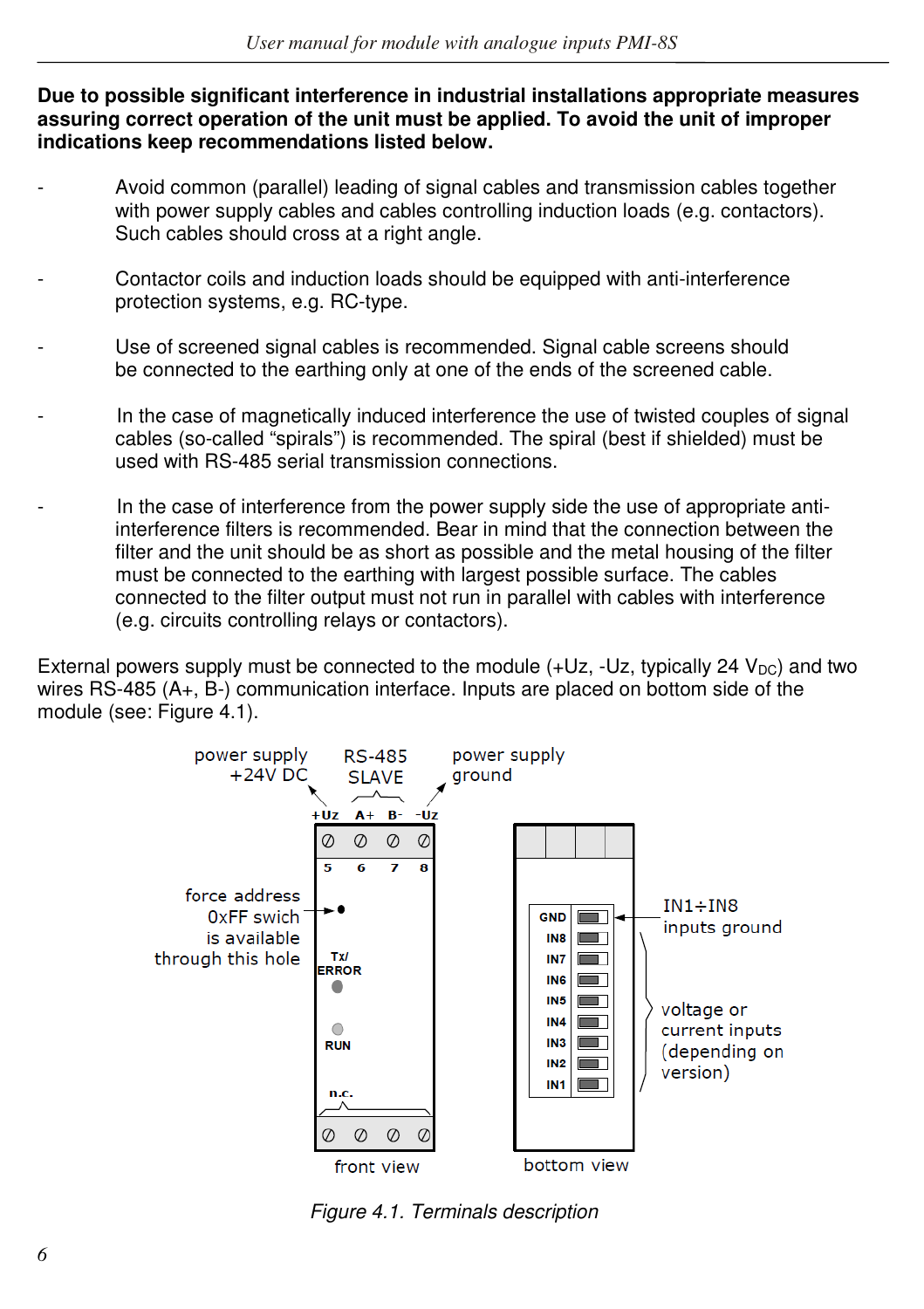

When use of SMPS it is strongly recommended to connect PE wire.

All connections must be made while power supply is disconnected!



Figure 4.2. Method of cable insulation replacing and cable terminals

# **4.3. MAINTENANCE**

The unit does not have any internal replaceable or adjustable components available to the user. Pay attention to the ambient temperature in the room where the unit is operating. Excessively high temperatures cause faster ageing of the internal components and shorten the fault-free time of unit operation.

In cases where the unit gets dirty do not clean with solvents. For cleaning use warm water with small amount of detergent or in the case of more significant contamination ethyl or isopropyl alcohol.



Using any other agents can cause permanent damage to the housing.



Product marked with this symbol should not be placed in municipal waste. Please check local regulations for disposal and electronic products.

# **5. PRINCIPLE OF OPERATION**

The Module allows to measurement analog values from 8 current (or voltage) inputs with speed rate about 10 Hz (every channel). Measurement results can be internally recalculated due to one of available characteristics: linear, square or user definable multipoint (max.20 points length). The expansion of nominal range is defined by **"Lo r"** and **"Hi r"** parameters. They determine the permissible range of input signal (Figure 5.1).

The permissible range allow user to exceed the **nominal range** of input signal. If input signal exceeds the permissible range (defined by **"Lo r"** and **"Hi r"**), appropriate bit of **status register** (register 09h) will be set. This bit signalise exceeding of **permissible measurement range**. The **"Lo r"** parameter is important if input is set to **"4-20"**, **"1-5"** or **"2-10"** mode only, and determines lower border of the permissible range. If input is set to **"0-20"**, **"0-5"** or **"0-10"** mode then lower border of the permissible range is always 0. For example if input is set to **"4-20"** mode, then lower border is calculated due to expression:

```
 Imin = 4 mA - 4 mA × "Lo r" %.
```
The **"Lo r"** value can be set from 0 to 99.9 %.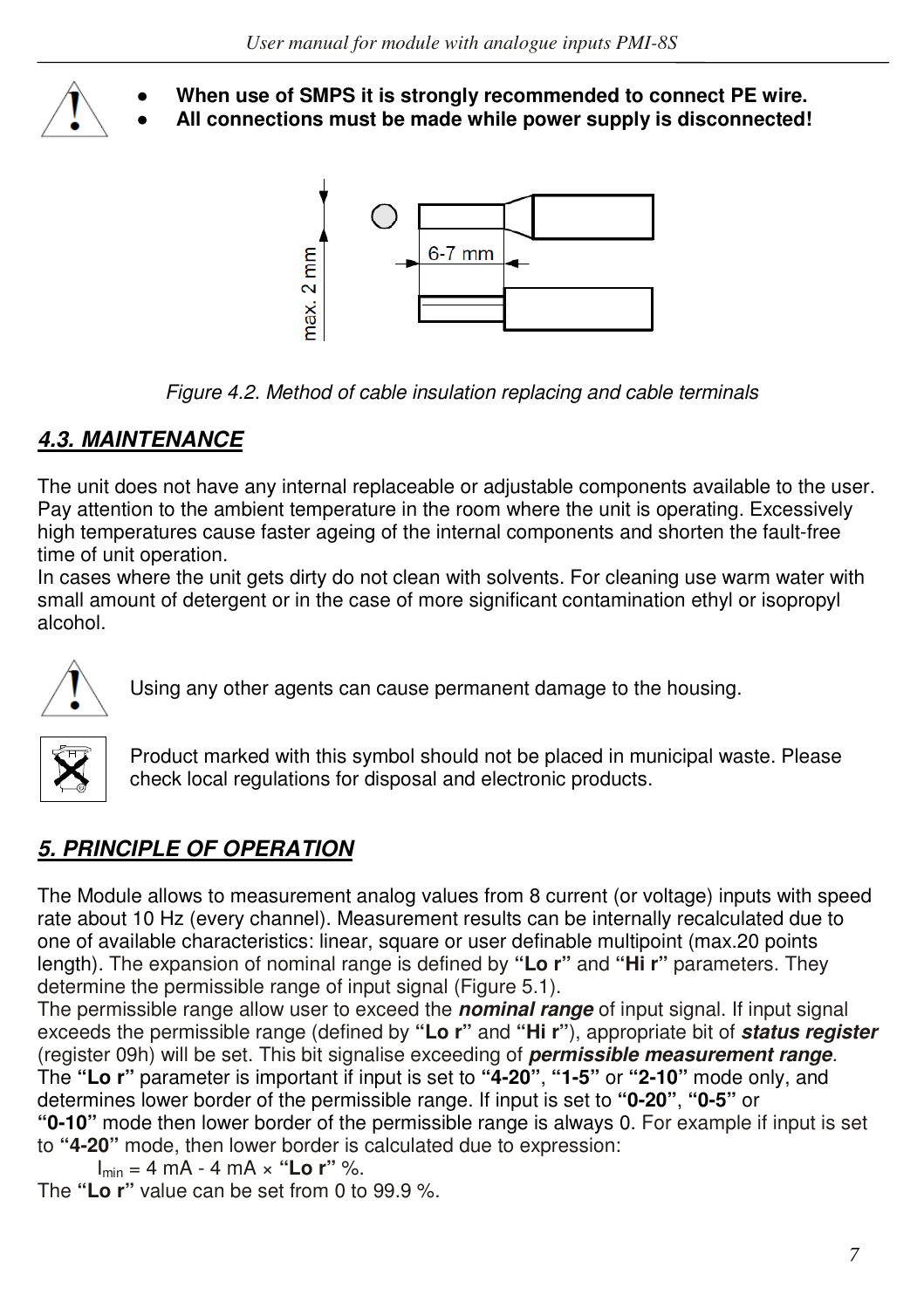



Parameter **"Hi r"** determines the upper border of the permissible range accordingly to the expression (for all modes).

For example if input is set to **"4-20"** mode, then upper border is calculated due to expression: Imax = 20 mA + 20 mA × **"Hi r"** %.

The value of **"Hi r"** can be set from 0 to 19.9 %.

In example no 1 of the **MEASURED VALUES CALCULATION** paragraph the procedure of the permissible input range determining is presented in details.

When linear, square or square root characteristic is chosen then the values returned in measurement registers (01h to 08h registers) are defined by **"Lo CAL"** and **"Hi CAL"**  parameters. These parameters describe the values returned for minimum and maximum input value. For example, if input type is set to 4-20 mA, **"Lo CAL"** parameter defines the value returned when input current is equal 4 mA, and **"Hi CAL"** parameter defines the value returned for 20 mA of input current. Available range for these parameters: -999 ÷ 9999.

When user defined multipoint characteristic is chosen then the values returned in measurement registers (01h to 08h registers) are calculated according to coordinates defined by user (X, Y points, maximal 20 points). Coordinate "**X**" defines the percentage ratio of input value to selected measurement range. The "**X**" range: -99.9 ÷ 199.9. Coordinate "**Y**" defines the value (returned in measurement register) for particular "**X**" coordinate. The "**Y**" value can be changed in range: -999 ÷ 9999.

Settings of every channel are stored in nonvolatile EEPROM memory. Device signalizes overload of nominal measurement range (independently for every channel). All available device parameters can be set via RS-485 interface (see: **LIST OF REGISTERS** page 15). Proper operation of the module is signalized by flashing green LED marked "RUN" and localized on front panel of the device. Red LED marked "Tx/ERROR" signalizes data transmission over serial interface by short flashes, when this diode lights constantly it means that some error occurred.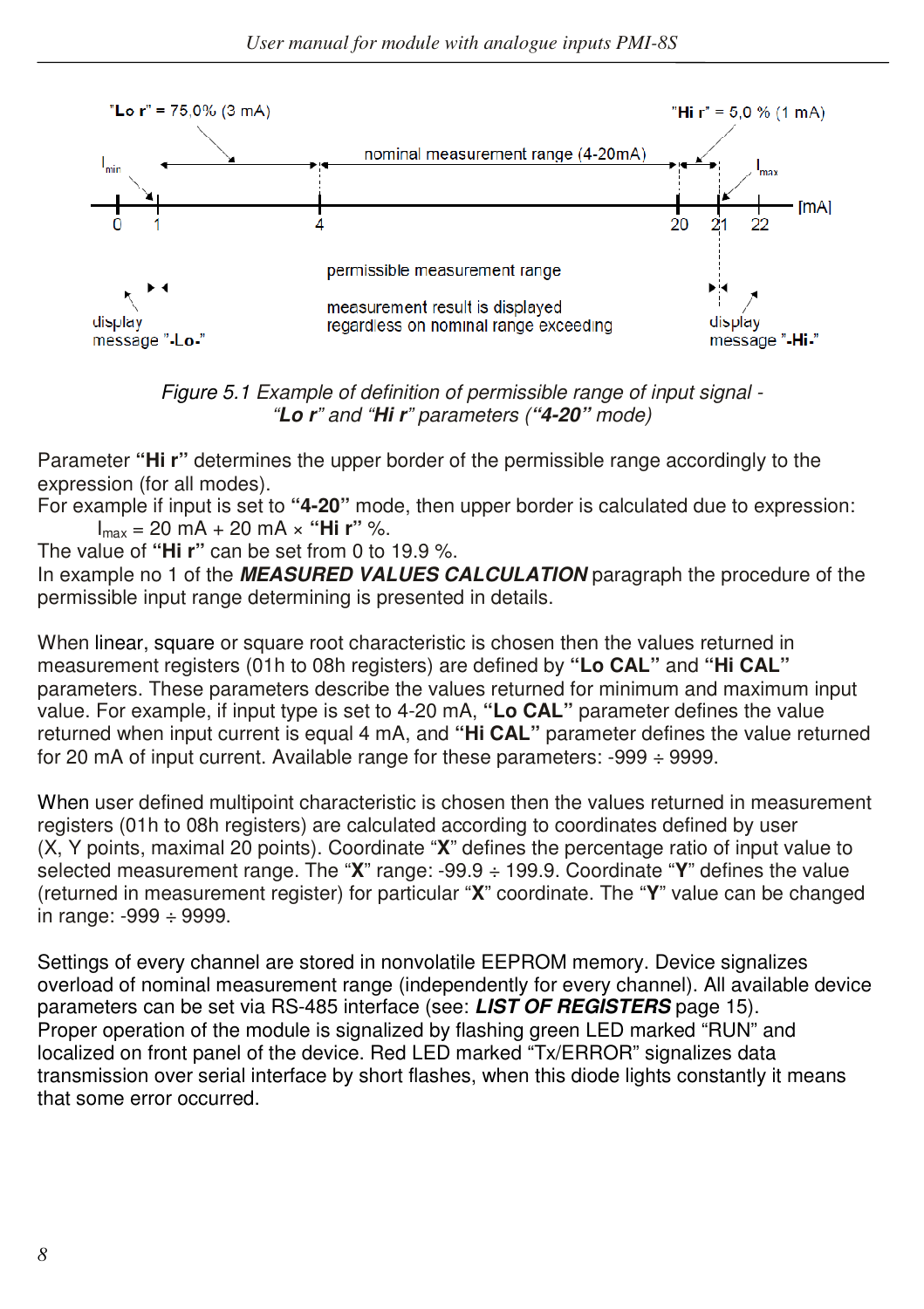# **Forcing of 0xFF address**

New devices has set to Modbus addresses 0xFE. To enhance system installation process special operation mode has been developed. It allows to force address 0xFF in single module using internal momentary switch mounted on module mainboard (Figure 4.1).

To change address of the device to FFh, wait for a moment after power up until green LED (RUN) starts flashes. Next press and hold push-button about 4 seconds until green LED will lights permanently, then release push-button.

The device changes its MODBUS address to FFh and waits for a new address (readdressing). Green LED (RUN) stay permanently on until readdressing via RS-485, or power off. While module is in this state it is possible to control its inputs, and communication is possible using temporal address FFh.

At this moment MASTER controller should find new device and readdress it (to address other than 0xFF and 0xFE). After remote readdressing green LED indicator starts to flashes again. **Simultaneously with change of device address, its baud rate is changed to 9600 bit/sec.**  Required transmission speed (1200 bit/sec. to 115200 bit/sec.) can be set by write to register 22h. After change of transmission speed the device sends the answer with new baud rate. While installation of the new network it is recommended to readdress all devices using baud rate 9600 bit/sec, and next change speed of all devices simultaneously, using BROADCAST query (with address 00h).

# **6. MEASURED VALUES CALCULATION**

For simplicity of examples it's assumed that current input is selected, and all calculations are related to this input. When voltage input is selected calculations are similar (be sure of particular ranges and units).

The first step to compute the result of measure is the calculation of the normalized result (it means result of 0-1 range). To do it, the begin of the input range (0 mA for 0-20 mA range, and 4 mA for 4-20 mA range) must be subtracted from measured value. Next, received result must be divided by the width of the input range (it means 20 mA for 0-20 mA range, and 16 mA for 4-20 mA range). So normalized result can be expressed by expressions:

$$
I_n = \frac{I_{inp.} - 4}{16}
$$
 for  $4 \div 20mA$  range  

$$
I_n = \frac{I_{inp.}}{20}
$$
 for  $0 \div 20mA$  range

where  $I_{\text{ino}}$ . Means input current (in mA), and  $I_n$  – normalized result.



If measured value exceeds the nominal input range (0-20 mA or 4-20 mA), and do not exceed the permissible input range, then received normalized In result will exceed 0-1 range, e.g. input range 4-20 mA, input current  $= 3$  mA – the normalized result is equal  $-0.0625$ , and for input current  $= 22$  mA, the normalized result is equal 1.125. In such cases presented expressions are still correct.

# **6.1. ADDITIONAL CALCULATIONS (USED CONVERSION CHARACTERISTIC)**

The manner of the additional computation of the returned result depends on selected conversion characteristic. All presented charts are connected with the input range 4 - 20 mA.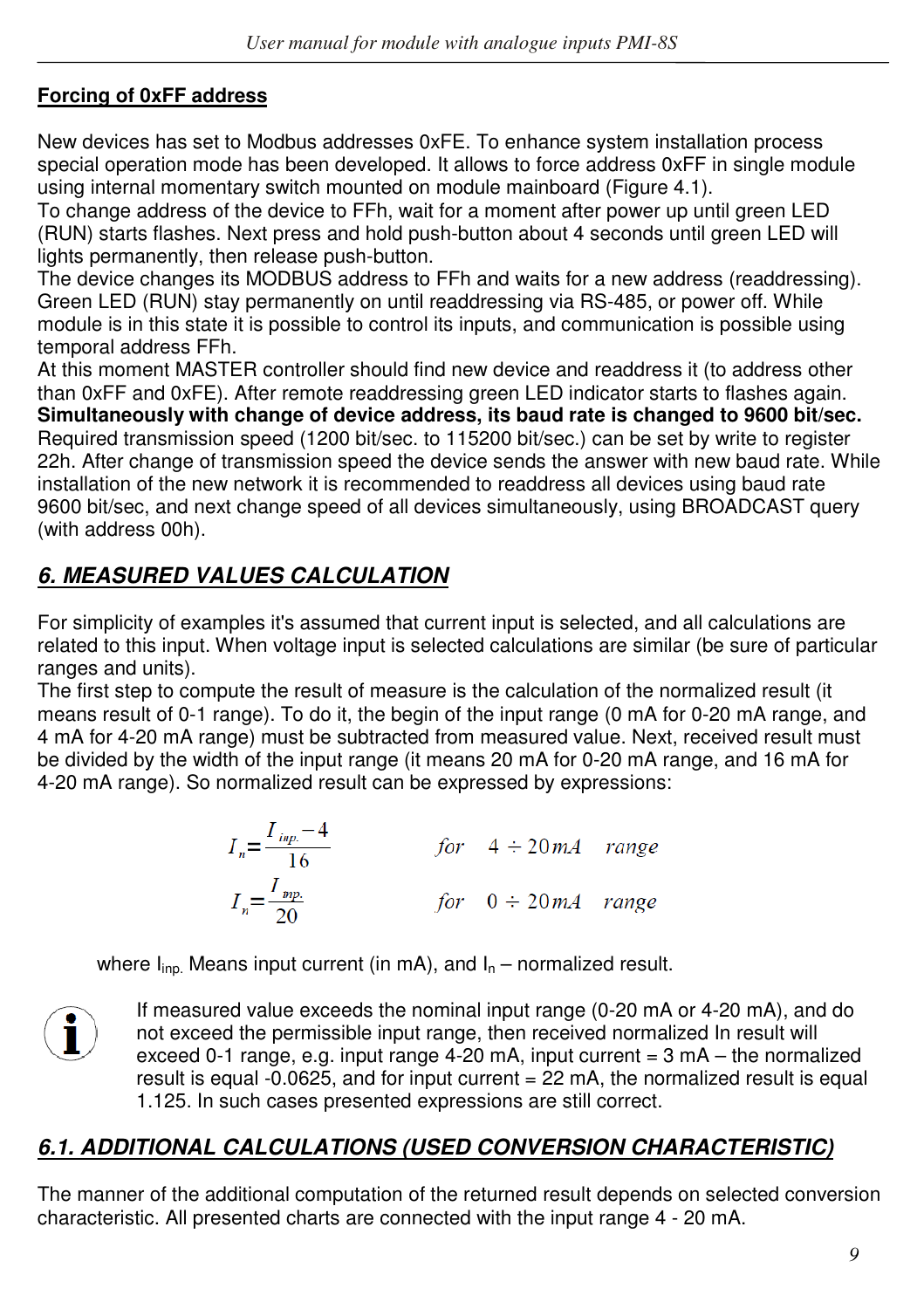### **Linear characteristic**

The normalized result is converted by fixed coefficients determined by **"Lo CAL"** and **"Hi CAL"**  parameters (when the normalized results is equal 0, then value **"Lo CAL"** is returned, and when the normalized results is equal 1, then value **"Hi CAL"** is returned). Expression presented below shows the manner of result calculation:

$$
W=I_n \times
$$
 ("Hi CAL"— "Lo CAL") + "Lo CAL"

where **W** means the value returned in measurement register.

The value of the **"Lo CAL"** parameter can be higher than the value of **"Hi CAL"**  parameter. In such a case, for an increasing value of input current the returned value decreases.



Figure. 6.1 Normal ("Lo CAL" < "Hi CAL") and inverted ("Lo CAL" > "Hi CAL") characteristic

#### **Square characteristic**

The normalized result is squared and further conversion is done as for linear characteristic. Conversion is made accordingly with the expression:

$$
W=I_{n2} \times
$$
 ("Hi CAL"— "Lo CAL") + "Lo CAL"

where **W** means the value returned in measurement register.



Figure. 6.2 Normal ("Lo CAL" < "Hi CAL") and inverted ("Lo CAL" > "Hi CAL") characteristic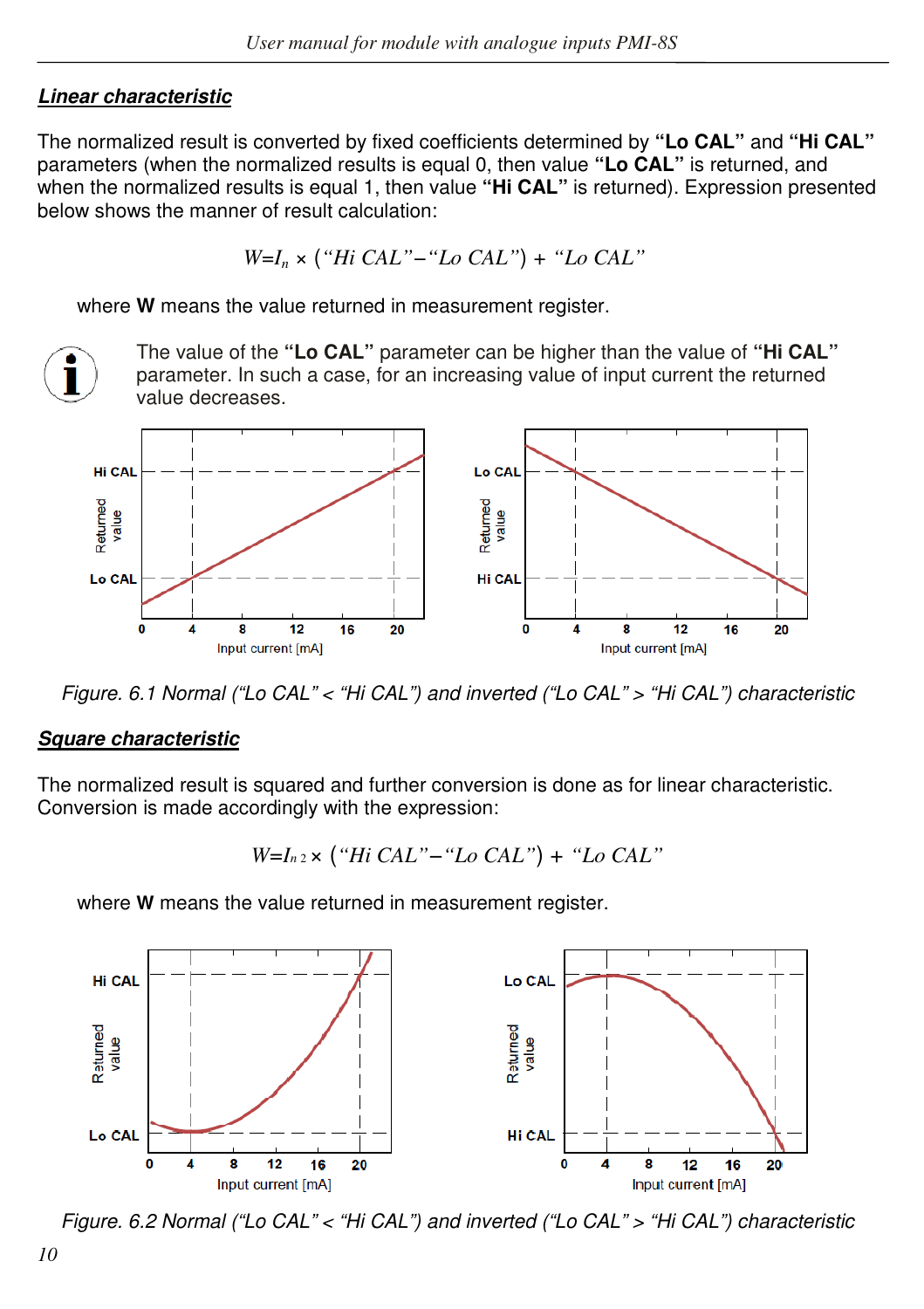#### **Square root characteristic**

The normalized result is rooted and further conversion is done as for linear characteristic. Conversion is made accordingly with the expression:

$$
W = \sqrt{I_n} \times
$$
 ("Hi CAL" - "Lo CAL") + "Lo CAL"

where **W** means the value returned in measurement register.



Showed above expression is not valid when normalized result is negative. It is possible for 4-20 mode only. In this case  $(I_n < 0)$  the returned result is equal "Lo CAL" (see graphs below).



Figure. 6.3 Normal ("Lo CAL" < "Hi CAL") and inverted ("Lo CAL" > "Hi CAL") characteristic

#### **User defined characteristic**

User defined characteristic is defined as set of X-Y points. Number of the points is variable and may be set from 2 to 20 points which make linear segments (see graph and see **LIST OF REGISTERS**).

Due to the normalized result  $I_n$ , the device computes specific segment, e.g. for characteristic from figure below, and  $I_n = 0.65$  the segment between points  $X =$  "50.0." and  $X =$  "70.0." will be chosen.

Let's mark those points as PL (point low) i PH (point high) - in this example PL= **"50.0,"** and PH = "**70.0."**, and the normalized result  $I_n$  for the point PL as  $I_n$  (in this example  $I_n = I_n(PL) = 0.5$ ). The returned result is calculated accordingly to the expression:

$$
W = (I_n - I_p) \times \frac{\left[Y(PH) - Y(PL)\right]}{\left[X(PH) - X(PL)\right]} \times 100 + Y(PL)
$$

where Y(PH), X(PH), Y(PL), X(PL) mean values of X and Y coordinates of PH i PL points.



If the normalized result exceeds the user defined characteristic values, then specific utmost segment, defined by two next points, is used for calculations. If characteristic from figure below is used, and if  $I_n > 1$  then segment defined by points  $X(PL) =$  "90.0.", X(PH) = **"100.0."** will be used.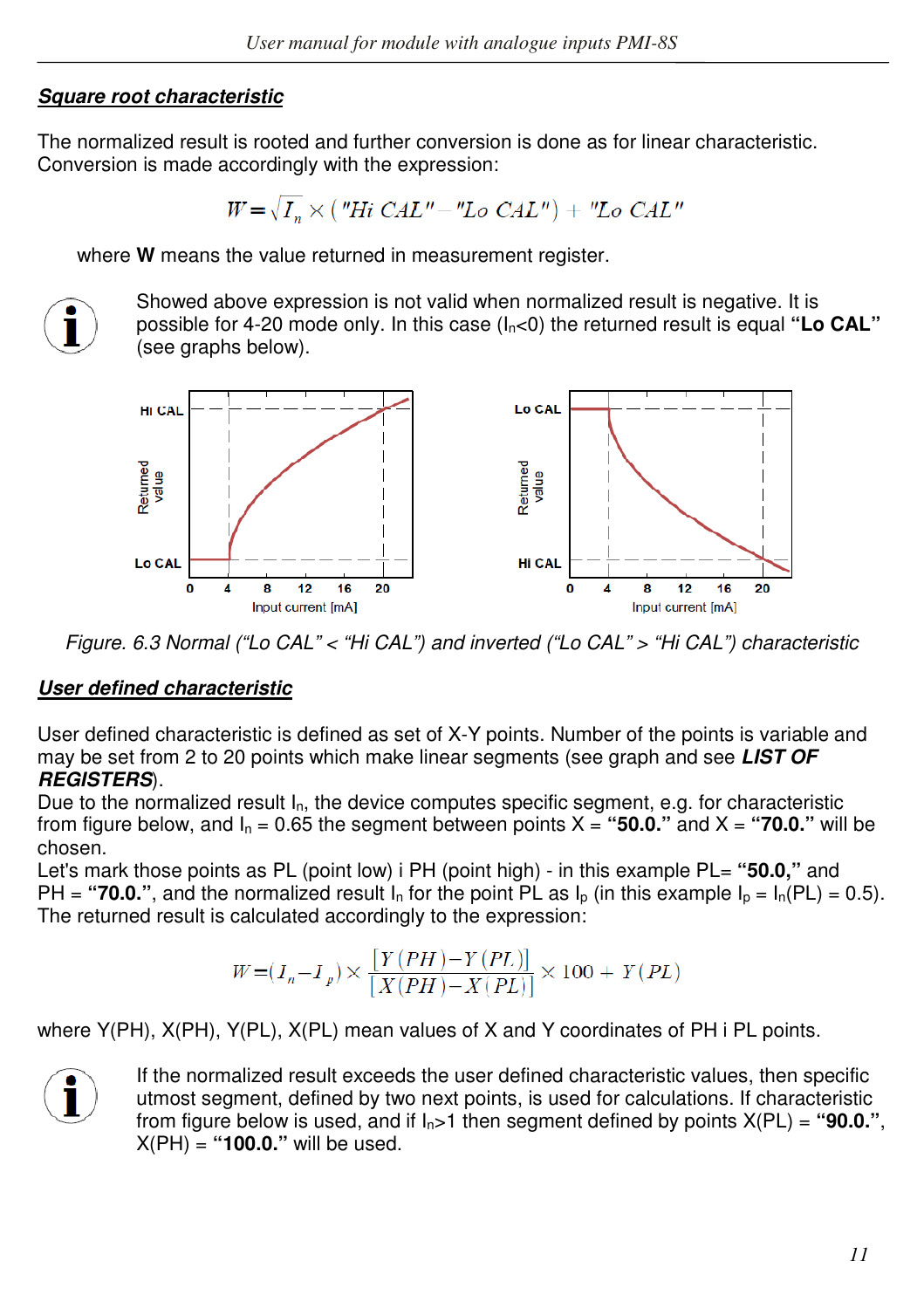

Figure. 6.4 Example of user defined characteristic

# **6.2. EXAMPLES OF CALCULATIONS**

# **Example 1: Selection of the permissible input range ("4-20" mode)**

If in "**4-20**" mode the user sets **"Lo r"** = 20.0 % and **"Hi r"** = 10.0 %, then permissible input currents range will be equal:  $3.2 \text{ mA} \div 22 \text{ mA}$ . Lower border of the range is the result of calculations: 4 mA - 4 mA  $\times$  20 %, and the higher: 20 mA + 20 mA  $\times$  10 %.

#### **Example 2: The normalized In result calculation**

Let the input mode = 4-20 mA. The normalized  $I_n$  result is calculated accordinaly to the expression on page 9, so if  $\sin = 10$  mA then 10 mA - 4 mA = 6 mA, and this result should be divided by the width of input range (16 mA). Finally the normalized result:  $I_n = 6/16 = 0.375$ .

In case when input current exceeds nominal measurement range, calculations are similar. For example if input current is equal 2.5 mA then  $I_n = (2.5 - 4)/16 \approx -0.0938$ , and if input current is equal 20.5 mA then  $\ln = (20.5 - 4)/16 \approx 1.0313$ .

#### **Example 3: The linear characteristic**

Let the input mode = 4-20 mA, and parameters **"Lo CAL"** and **"Hi CAL"** equal to 300 and 1200 respectively. The calculations will be done for there different input currents from example 2.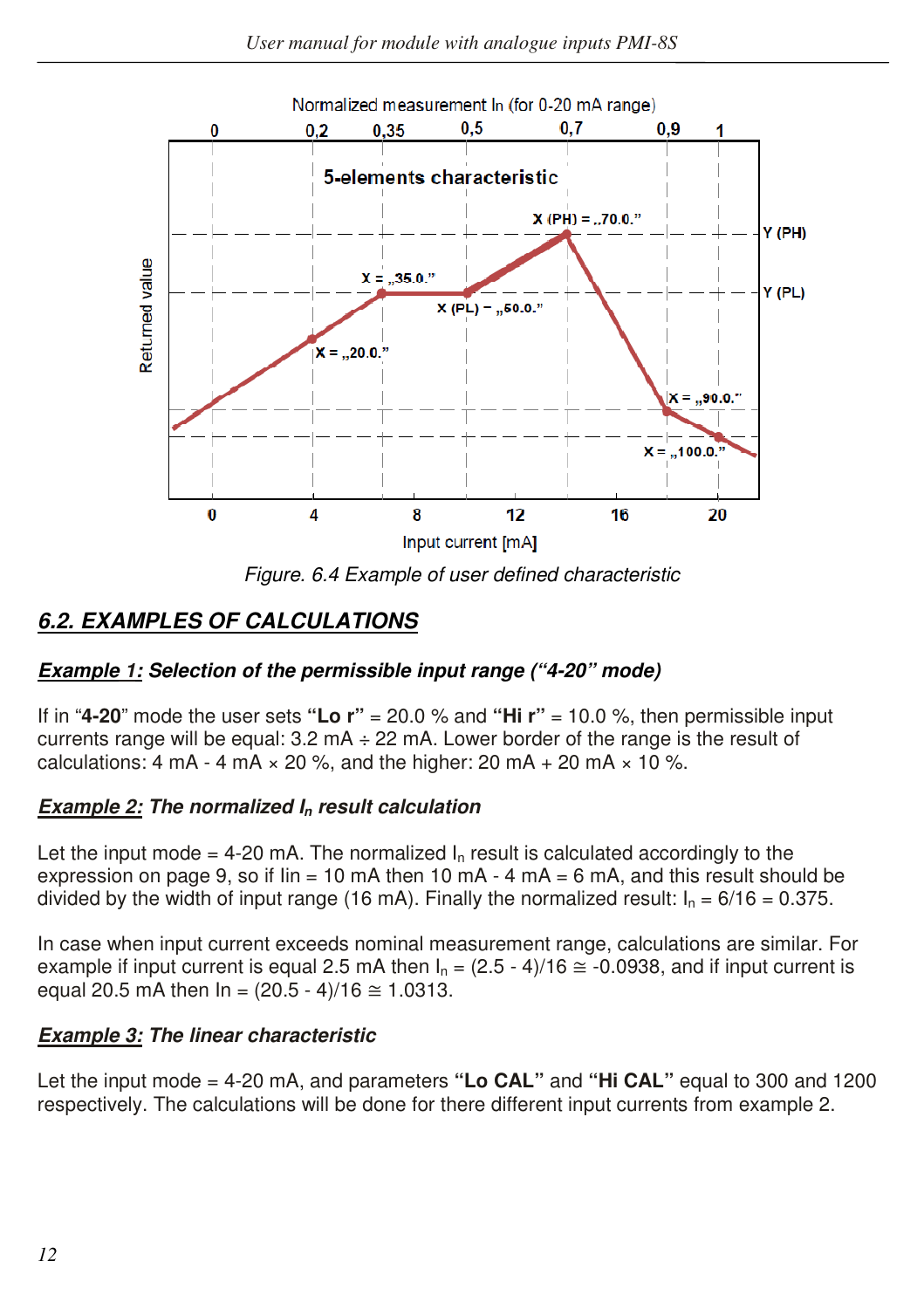a)  $I_{in}$  =10 mA and  $I_{n}$  = 0.375

 Accordingly to expression on page 10 for linear characteristic:  $0.375 \times 1200 - 300$   $\approx 337$  and next, the "Lo CAL" value is added to the result, so the returned value:  $W \approx 337 + 300 = 637$ 

- b)  $I_{in} = 2.5$  mA and  $I_{n} = -0.0938$ .  $W \cong 216$ .
- c)  $I_{in}$  = 20.5 mA and  $I_{n}$  = 1.0313.  $W \approx 1228$ .

#### **Example 4: The square characteristic**

Let the input mode = 4-20 mA, and parameters **"Lo CAL"** and **"Hi CAL"** equal to 300 and 1200 respectively. The calculations will be done for there different input currents from example 2.

a)  $I_{in} = 10$  mA and  $I_{n} = 0.375$ Accordingly to expression on page 10 for linear characteristic:  $(0.375)^2 \times [1200 - 300] \approx 127$ . and next, the **"Lo CAL"** value is added to the result , so the returned value:  $W \cong 127 + 300 = 427$ 

- b)  $I_{in} = 2.5$  mA and  $I_{n} = -0.0938$ .  $W \cong 308$ .
- c)  $I_{in}$  = 20.5 mA and  $I_{n}$  = 1.0313.  $W \cong 1257$ .

#### **Example 5: The square root characteristic**

Let the input mode = 4-20 mA, and parameters **"Lo CAL"** and **"Hi CAL"** equal to 300 and 1200 respectively. The calculations will be done for there different input currents from example 2.

a)  $I_{in}$  =10 mA and  $I_{n}$  = 0.375 Accordingly to expression on page 11 for linear characteristic:  $\sqrt{0.375 \times}$  [1200 - 300] ≅ 551. and next, the **"Lo CAL"** value is added to the result , so the returned value:  $W \cong 551 + 300 = 851$ 

b)  $I_{in}$  = 2.5 mA and  $I_{n}$  = -0.0938, normalized result is negative, so the returned value is equal to "Lo CAL" parameter:  $W \cong$  "Lo CAL" = 300.

c)  $I_{in}$  = 20.5 mA and  $I_{n}$  = 1.0313.  $W \approx 1214$ .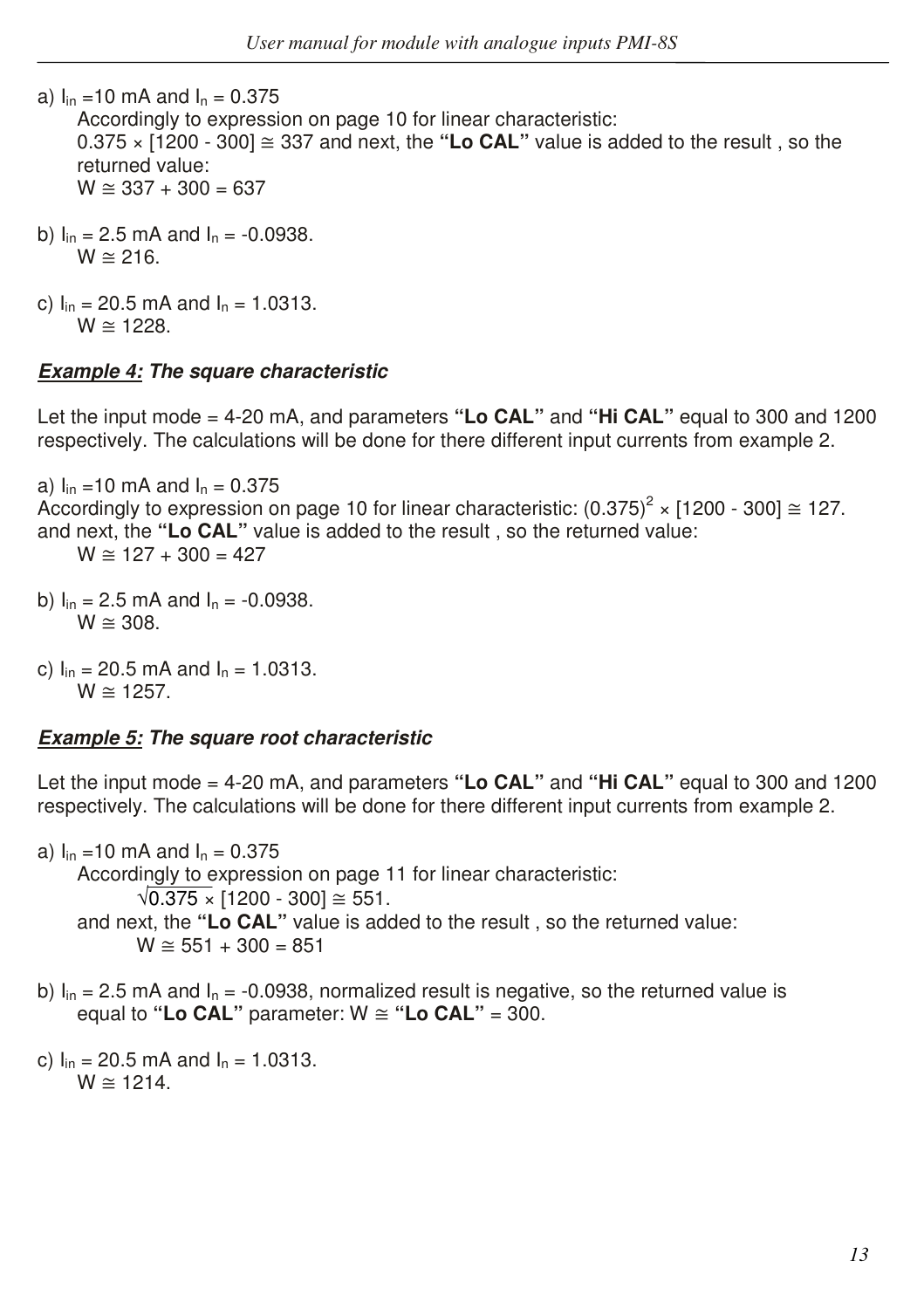# **Example 6: The user defined characteristic**

Let the input mode = 4-20 mA, and the user selected the 10 segment characteristic. To do this it is necessary to enter X and Y coordinates of 11 points (see **LIST OF REGISTERS**). The calculations will be done for three different input currents from example 2, so in calculations some of the segments will be used only.

Let the following points will be given:  $X1 = "00.0."$ ,  $Y1 = "10.0"$ X2= **"10.0."**, Y2 = **"20.0"** .... X6 = **"30.0."**, Y6 = **"30.0"**  X7 = **"40.0."**, Y7 = **"80.0"** .... X10 = **"90.0."**, Y10 = **"900.0"**  X11 = **"100.0."**, Y11 = **"820.0"**

Additionally all other points must to be defined and stored in the device memory.

a)  $I_{in} = 10$  mA and  $I_{n} = 0.375$ The segment defined by  $X6 =$  "30.0." i  $X7 =$  "40.0." for this  $I_n$  will be selected. Accordingly to expressions given for user defined characteristic (see page 11)  $X6(PL) = 30$ ,  $Y6(PL) = 30$ ,  $X7(PH) = 40$ ,  $Y7(PH) = 80$  and  $I<sub>p</sub> = 0.3$ , the returned value :

$$
W = (I_n - I_p) \times \frac{[Y(PH) - Y(PL)]}{[X(PH) - X(PL)]} \times 100 + Y(PL) =
$$
  
= (0,375 - 0,3) \times \frac{[80 - 30]}{[40 - 30]} \times 100 + 30 \approx 67

b)  $I_{in}$  = 2.5 mA and  $I_{n}$  = -0.0938, because of the normalized  $I_{n}$  value is lower than 0, the segment defined by X1 and X2 will be selected.  $X1(PL) = 0$ ,  $Y1(PL) = 10$ ,  $X2(PH) = 10$ , Y2(PH) = 20 and  $I_0 = 0$ . For these values the returned value  $W \cong 1$ .

b)  $I_{in}$  = 20.5 mA and  $I_{n}$  = 1.0313., because of the normalized In value is higher than 1, the segment defined by X10 and X11 will be selected, and  $X10(PL) = 90$ ,  $Y10(PL) = 900$ ,  $X11(PH) = 100$ ,  $Y11(PH) = 820$  and  $I_p = 0.9$  for these values the returned value W  $\approx$  795.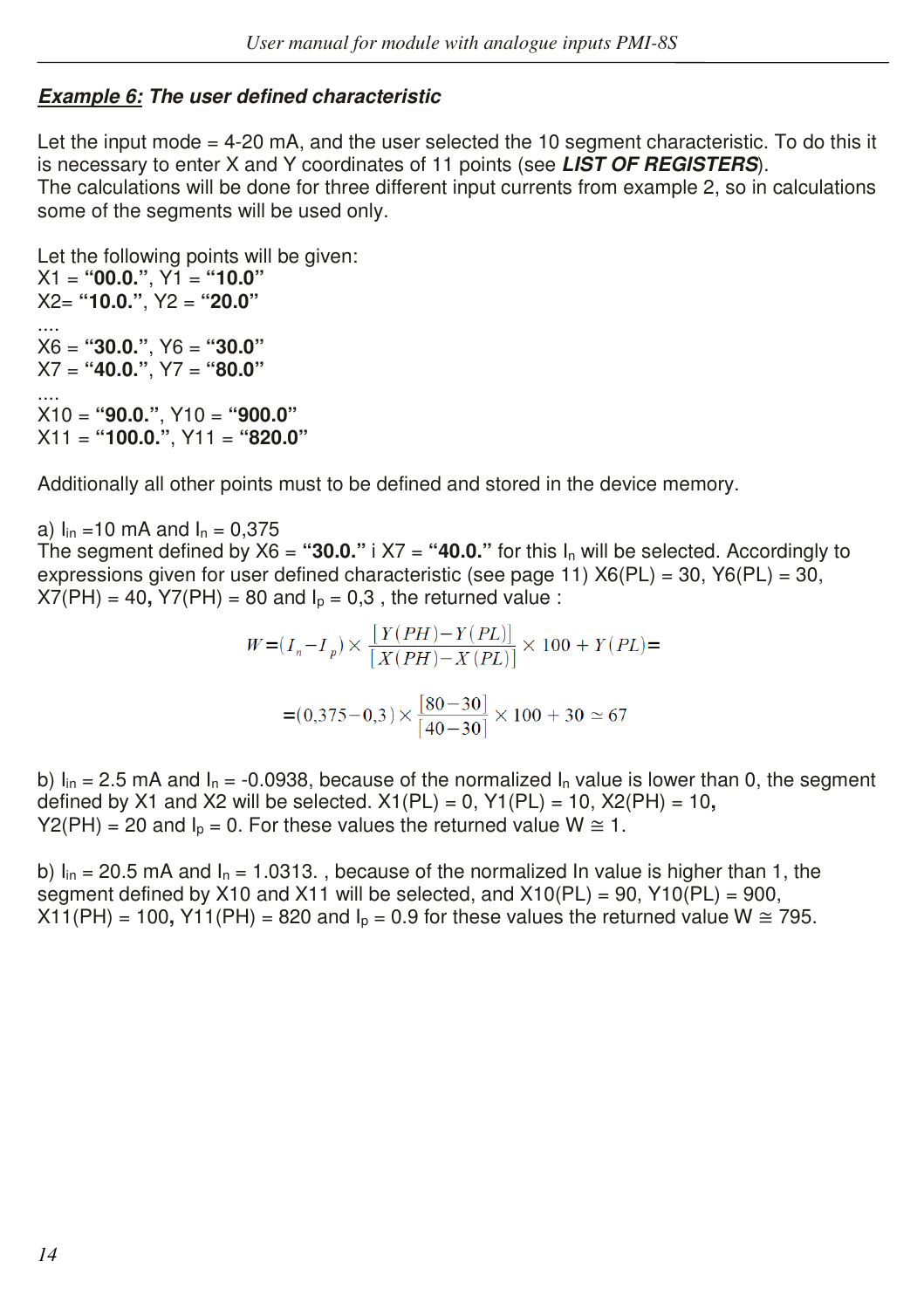# **7. THE MODBUS PROTOCOL HANDLING**

Transmission parameters: 1 start bit, 8 data bits, 1 stop bit, no parity control Baud rate: selectable from: 1200 to 115200 bits/sec Transmission protocol: MODBUS RTU compatible

The device parameters and display value are available via RS-485 interface, as HOLDING-type registers (numeric values are given in U2 code) of Modbus RTU protocol. The registers (or groups of the registers) can be read by 03h function, and wrote by 06h (single registers) or 10h (group of the registers) accordingly to Modbus RTU specification. Maximum group size for 03h and 10h functions cannot exceeds 16 registers (for single frame).



The device interprets the broadcast messages, but then do not sends the answers.

| Register         | Write | Range               | <b>Register description</b>                                                                                                                                                                |
|------------------|-------|---------------------|--------------------------------------------------------------------------------------------------------------------------------------------------------------------------------------------|
| 01h              | No.   | $-10000 \div 10000$ | Result of channel 1                                                                                                                                                                        |
| 02h              | No.   | $-10000 \div 10000$ | Result of channel 2                                                                                                                                                                        |
| 03h              | No.   | $-10000 \div 10000$ | Result of channel 3                                                                                                                                                                        |
| 04h              | No.   | $-10000 \div 10000$ | Result of channel 4                                                                                                                                                                        |
| 05h              | No    | $-10000 \div 10000$ | Result of channel 5                                                                                                                                                                        |
| 06h              | No.   | $-10000 \div 10000$ | Result of channel 6                                                                                                                                                                        |
| 07h              | No.   | $-10000 \div 10000$ | Result of channel 7                                                                                                                                                                        |
| 08h              | No.   | $-10000 \div 10000$ | Result of channel 8                                                                                                                                                                        |
| 09h              | No.   | 0000h - FFFFh       | Status register for channels 1 - 8                                                                                                                                                         |
| 20h <sup>1</sup> | Yes   | $1 ÷$ FFh           | Device address. New devices has default address = FEh                                                                                                                                      |
| 21h              | No.   | 209Ah               | Device identification code (ID)                                                                                                                                                            |
| $22h^2$          | Yes   | $0 \div 7$          | Baudrate: 0 - 1200 baud: 1 - 2400 baud: 2 - 4800 baud:<br>3 - 9600 baud; 4 - 19200 baud; 5 - 38400 baud;<br>6 - 57600 baud; 7 - 115200 baud                                                |
| 23h <sup>3</sup> | Yes   | $0 \div 1$          | Permission to write registers via RS-485 interface:<br>0 - write denied : 1 - write allowed                                                                                                |
| 25h              | Yes   | 0 ÷ 5               | Additional response delay: 0 - no additional delay;<br>1 - 10 characters delay; 2 - 20 characters delay;<br>3 - 50 characters delay; 4 - 100 characters delay;<br>5 - 200 characters delay |
| 27h              | Yes   | 0 ÷ 99              | Maximum delay between received frames:<br>0 - no delay checking;<br>$1 \div 99$ - maximum delay expressed in seconds                                                                       |

# **7.1. LIST OF REGISTERS**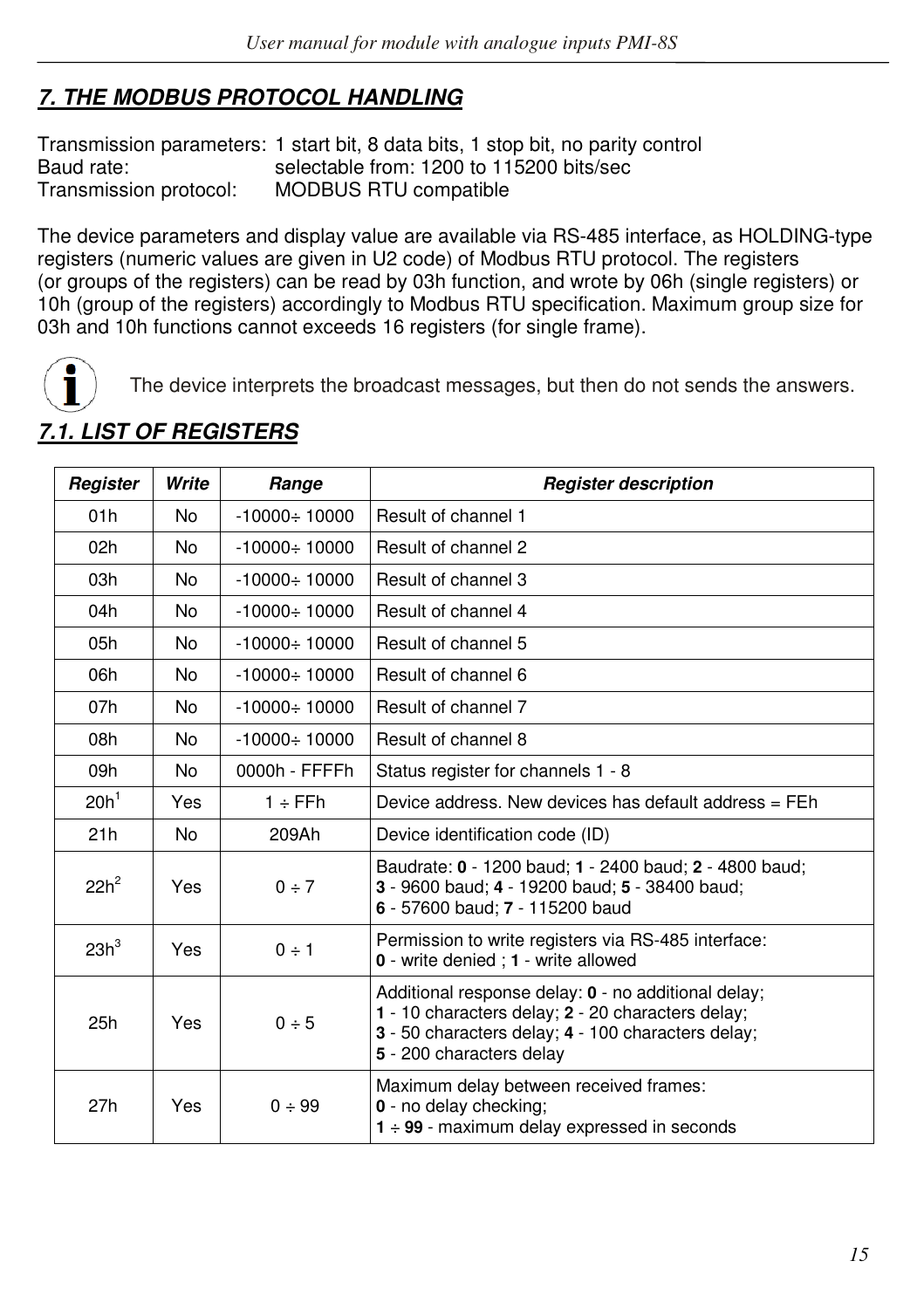| Register         | Write              | Range               | <b>Register description</b>                                                                                       |  |  |  |  |  |  |
|------------------|--------------------|---------------------|-------------------------------------------------------------------------------------------------------------------|--|--|--|--|--|--|
| $28h \div 2Fh$   |                    |                     | Channel 1 parameters block                                                                                        |  |  |  |  |  |  |
| $30h \div 37h$   |                    |                     | Channel 2 parameters block                                                                                        |  |  |  |  |  |  |
| $38h \div 3Fh$   |                    |                     | Channel 3 parameters block                                                                                        |  |  |  |  |  |  |
| $40h \div 47h$   |                    |                     | Channel 4 parameters block<br>See below                                                                           |  |  |  |  |  |  |
| 48h ÷ 4Fh        |                    |                     | Channel 5 parameters block                                                                                        |  |  |  |  |  |  |
| $50h \div 57h$   |                    |                     | Channel 6 parameters block                                                                                        |  |  |  |  |  |  |
| $58h \div 5Fh$   |                    |                     | Channel 7 parameters block                                                                                        |  |  |  |  |  |  |
| $60h \div 67h$   |                    |                     | Channel 8 parameters block                                                                                        |  |  |  |  |  |  |
| 70h <sup>4</sup> | Yes                | $-999 \div 1999$    | The value of "X" coordinate of point no. 1 of the user defined<br>characteristic, expressed in 0.1 %              |  |  |  |  |  |  |
| 71 <sub>h4</sub> | <b>Yes</b>         | $-10000 \div 10000$ | The value of "Y" coordinate of point no. 1 of the user defined<br>characteristic, no decimal point included       |  |  |  |  |  |  |
|                  | $72h^4 \div 95h^4$ |                     | Further pairs of " $X$ " – "Y" coordinates of points <b>no.</b> 2 $\div$ 19 of<br>the user defined characteristic |  |  |  |  |  |  |
| 96h <sup>4</sup> | Yes                | $-999 \div 1999$    | The value of "X" coordinate of point no. 20 of the user defined<br>characteristic, expressed in 0.1 %             |  |  |  |  |  |  |
| 97h <sup>4</sup> | Yes                | $-10000 \div 10000$ | The value of "Y" coordinate of point no. 20 of the user defined<br>characteristic, no decimal point included      |  |  |  |  |  |  |

1 - after writing to register no 20h the device responds witch an "old" address in the message. 2

- after writing to register no 22h the device responds with the new baud rate.

- 3 - the value of this parameter is also connected to write to this register, so it is possible to block a writes, but impossible to unblock writes via RS-485 interface, The unblocking of the writes is possible by device reset only (see "**Forcing of 0xFF address**", page 9). 4
- the pairs of "**X** -**Y**" coordinates may be defined for any free point. The pair is "free" (it means that particular point is not defined) if "**X**" coordinate of this point is equal 8000h. After writing both X and Y coordinate the point is defined and used in calculation of result. The coordinates of any point can be changed at any time.

# **Content of channel parameters block:**

| Relative<br>address | Write      | <b>Description</b><br>Range                                  |                                                                                                                                                                                                                          |  |  |  |  |  |
|---------------------|------------|--------------------------------------------------------------|--------------------------------------------------------------------------------------------------------------------------------------------------------------------------------------------------------------------------|--|--|--|--|--|
| $+0$                | <b>Yes</b> | $0 \div 1$ (current version)<br>$0 \div 3$ (voltage version) | Measurement range:<br>0 - 0-20 mA (current version) or 0-10 V (voltage version);<br>1 - 4-20 mA (current version) or 2-10 V (voltage version);<br>2 - 0-5 V (voltage version only);<br>3 - 1-5 V (voltage version only); |  |  |  |  |  |
| $+1$                | Yes.       | $0 \div 3$                                                   | Channel characteristic:<br>0 - linear : 1 - square: 2 - square root: 3 - user defined                                                                                                                                    |  |  |  |  |  |
| $+2$                | Yes        | 0 ÷ 5                                                        | Digital filter (exponential):<br>$0 -$ no filtration; $5 -$ maximum filtration.                                                                                                                                          |  |  |  |  |  |
| $+3$                | Yes        | $-10000 \div 10000$                                          | Parameter "Lo CAL"<br>This value is returned as Channel Result when input<br>current is equal to bottom border of the selected range                                                                                     |  |  |  |  |  |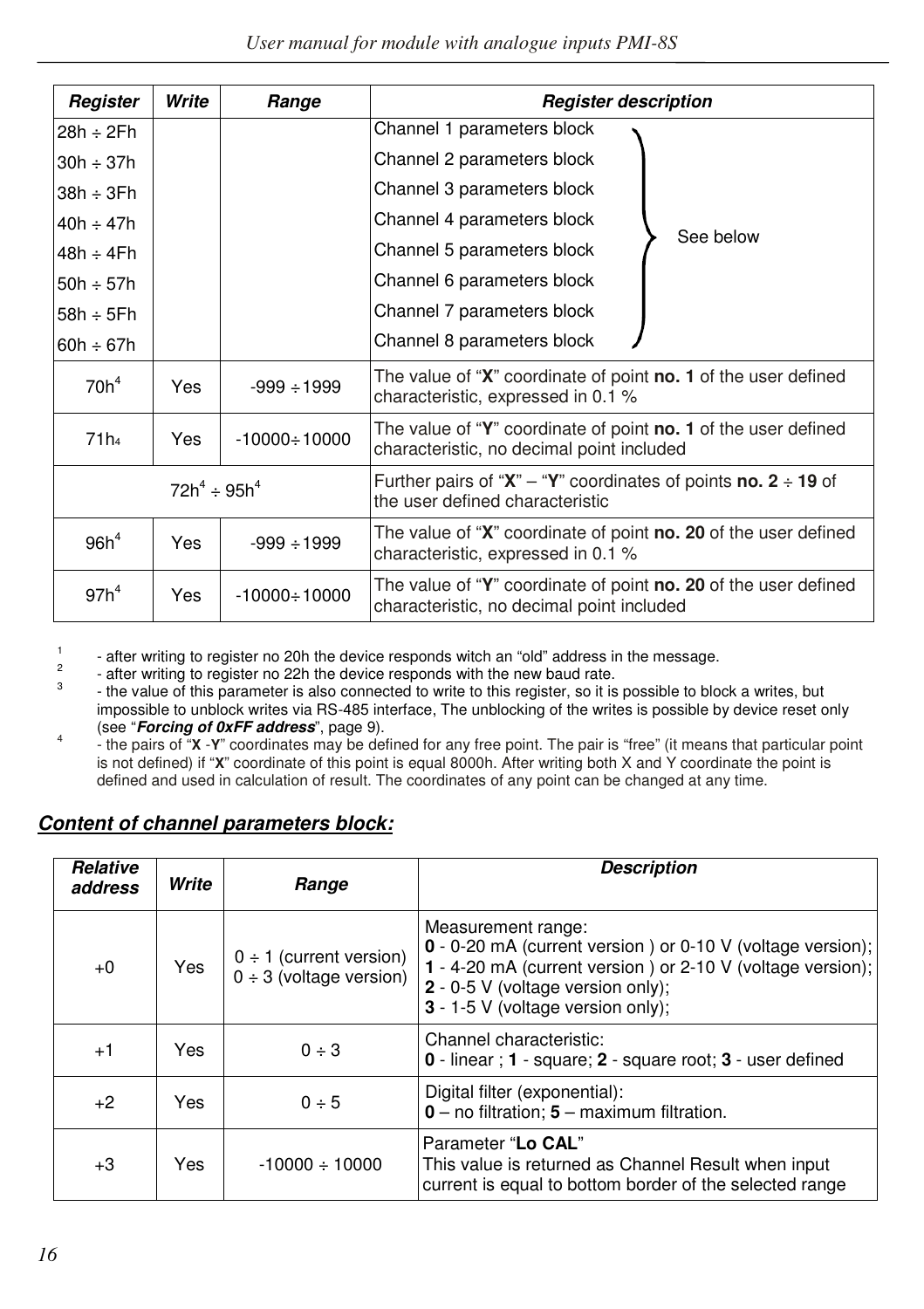| Relative<br>address | Write | <b>Description</b><br>Range |                                                                                                                                     |  |  |  |  |  |  |
|---------------------|-------|-----------------------------|-------------------------------------------------------------------------------------------------------------------------------------|--|--|--|--|--|--|
| $+4$                | Yes   | $-10000 \div 10000$         | Parameter "Hi CAL"<br>This value is returned as Channel Result when input<br>current is equal to upper border of the selected range |  |  |  |  |  |  |
| $+5$                | Yes   | $0 \div 999$                | Parameter "Lo r", expressed by 0.1 %<br>Percentage extension of measurement range below its<br>bottom border                        |  |  |  |  |  |  |
| $+6$                | Yes   | $0 \div 200$                | Parameter "Hi r", expressed by 0.1 %<br>Percentage extension of measurement range over its<br>upper border                          |  |  |  |  |  |  |



It is possible to read up to 12 registers at once (see example no. 1).

# **Content of status register (no. 09h)**

| Bit no.  | 15, , 8          | 7, , 0           |
|----------|------------------|------------------|
| function | $H8, \ldots, H1$ | $L8, \ldots, L1$ |

Bits H1 to H8 mean overflow of measurement range of particular channels Bits L1 to L8 mean underflow of measurement range of particular channels

# **7.2. TRANSMISSION ERRORS DESCRIPTION**

If an error occurs while write or read of single register, then the device sends an error code according to Modbus RTU specifications.

Error codes:

**01h** - illegal function (only functions 03h and 06h are available)

**02h** - illegal register address

**03h** - illegal data value

# **7.3. EXAMPLES OF QUERY/ANSWER FRAMES**

Examples apply for device with address 1. All values are represent hexadecimal.

| <b>Field description:</b> |                                                                            |
|---------------------------|----------------------------------------------------------------------------|
| <b>ADDR</b>               | Device address on modbus network                                           |
| <b>FUNC</b>               | Function code                                                              |
| <b>REGH.L</b>             | Starting address (address of first register to read/write, Hi and Lo byte) |
| <b>COUNT H.L</b>          | No. of registers to read/write (Hi and Lo byte)                            |
| <b>BYTE C</b>             | Data byte count in answer frame                                            |
| DATA H.L                  | Data byte (Hi and Lo byte)                                                 |
| CRC L.H                   | CRC error check (Hi and Lo byte)                                           |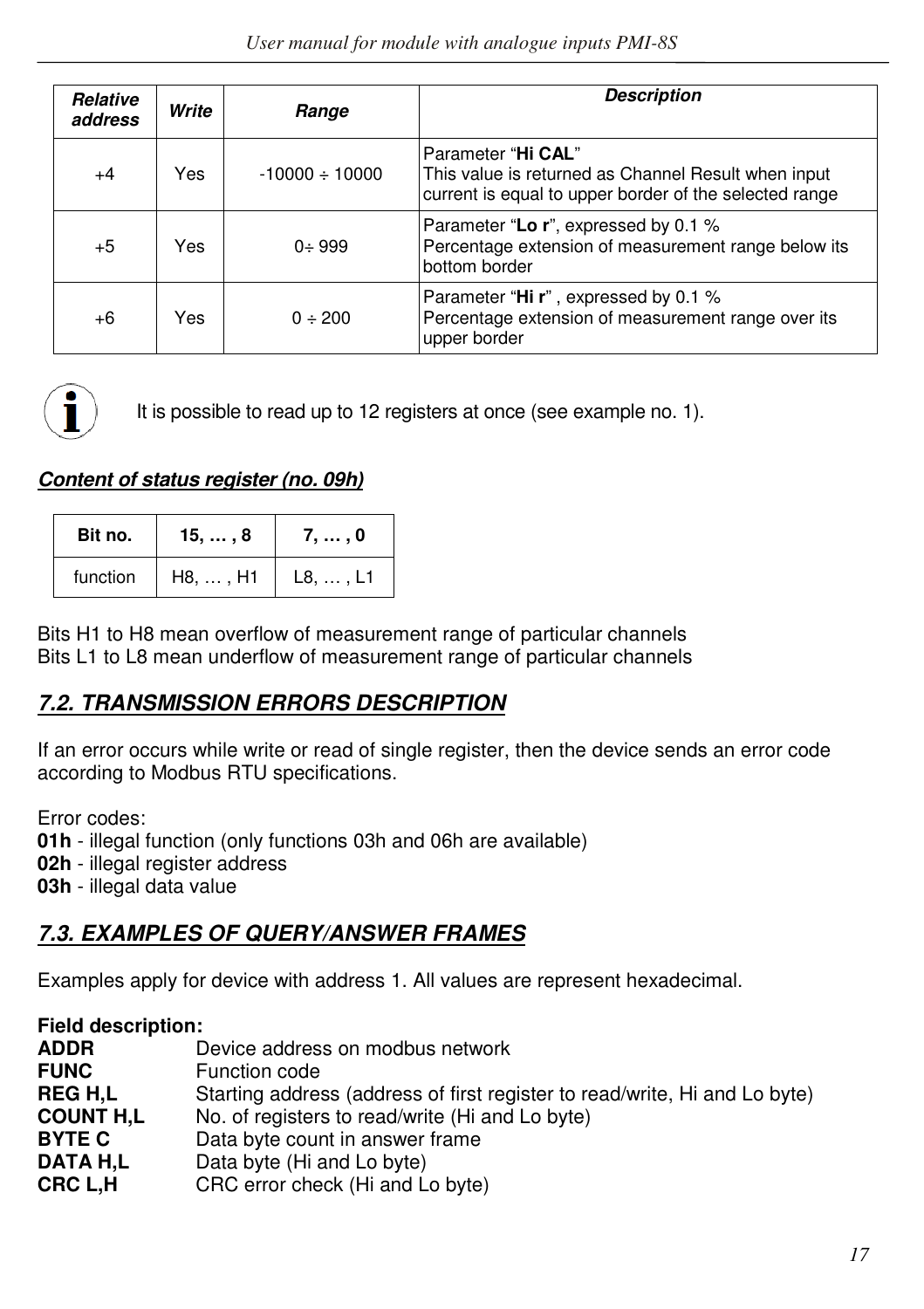#### **1. Read of the registers 01h ÷ 09h in one message (example of reading a number of registries in one frame):**

| ADDR   FUNC |    | REG H.L |  | <b>DATA</b> |    | CRC L.H |    |  |  |
|-------------|----|---------|--|-------------|----|---------|----|--|--|
| 01          | 03 | 00      |  | 00          | 09 | D4      | 0C |  |  |

a) The answer:

|                |    | ADDR FUNC BYTE C |    | <b>DATA</b>                                                                  |    |    |    |    |    |    |        |        |        |        |    | CRC L.H |          |        |               |    |    |              |
|----------------|----|------------------|----|------------------------------------------------------------------------------|----|----|----|----|----|----|--------|--------|--------|--------|----|---------|----------|--------|---------------|----|----|--------------|
| 0 <sup>1</sup> | 03 | 12               | 00 | 96                                                                           | FC | 78 | 07 | F4 | 00 | 00 | $00\,$ | $00\,$ | $00\,$ | $00\,$ | 00 | 00      | $00\,$   | $00\,$ | 04            | 00 | 3D | $43^{\circ}$ |
|                |    |                  |    | Chanel 3   Chanel 4   Chanel 5   Chanel 6   Chanel 1<br>Chanel 2<br>Chanel 1 |    |    |    |    |    |    |        |        |        |        |    |         | Chanel 8 |        | <b>Status</b> |    |    |              |

Interpretation of the answer:

Channels 1, 2, 3 results respectively: 150, -5000, 2020 (negative numbers U2 coded). All other channels give 0. Status register signalizes overflow in channel 3.

#### **2. Read of device ID code**

| ADDR FUNC |    |    | COUNT H,L<br>CRC L.H<br>REG H.L |    |  |    |    |
|-----------|----|----|---------------------------------|----|--|----|----|
| 01        | 03 | 00 | - 0.1                           | 00 |  | D4 | 0C |

The answer:

| ADDR |    | FUNC   BYTE C |    | DATA H.L | CRC L.H |  |
|------|----|---------------|----|----------|---------|--|
| 01   | 03 | 02            | 20 | 9Α       | 21      |  |

DATA - identification code (209Ah)

#### **3. Change of the device address from 1 to 2 (write to reg. 20h)**

|    | ADDR FUNC | REG H.L |    | DATA H.L |    | CRC L.H |    |
|----|-----------|---------|----|----------|----|---------|----|
| 01 | 06        | 00      | 20 | 00       | 02 | 09      | C1 |

DATA H - 0

DATA L - new device address (2)

The answer (the same as the message):

| ADDR FUNC |    | REG H.L |    | DATA H.L |    | CRC L.H |    |
|-----------|----|---------|----|----------|----|---------|----|
| 01        | 06 | 00      | 20 | 00       | 02 | 09      | С1 |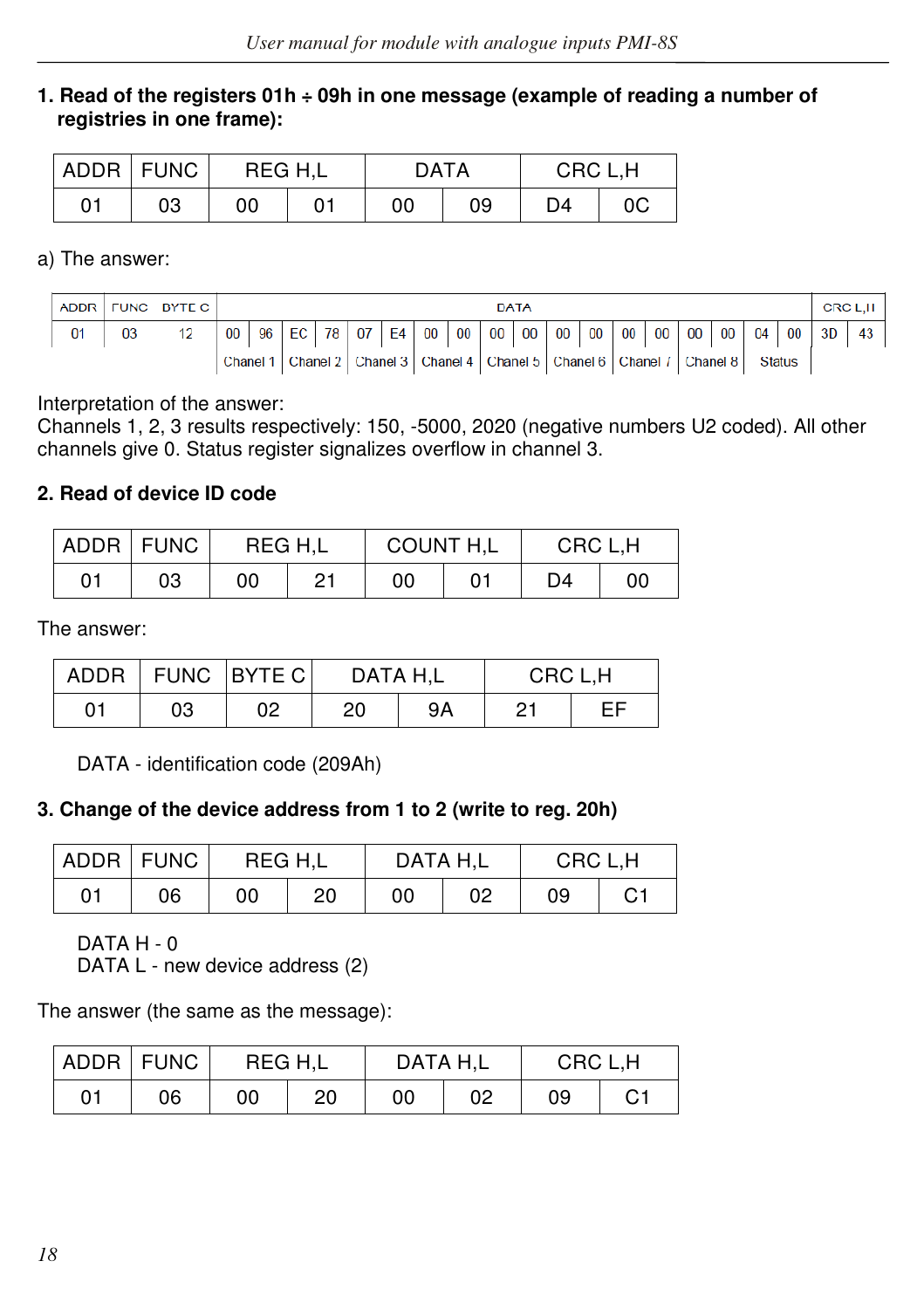#### **4. Change of baud rate of all devices connected to the net (BROADCAST message).**

|    | ADDR FUNC | REG H.L |    | COUNT H,L |    | CRC L.H |    |
|----|-----------|---------|----|-----------|----|---------|----|
| 00 | 06        | 00      | 22 | 00        | 04 | 29      | D2 |

DATA H - 0

DATA L - 4, new baud rate 19200 baud



Device do not reply to BROADCAST-type messages.

#### **5. Try to write illegal data value into baud rate register**

|    | ADDR FUNC | REG H.L |    | DATA H.L |    | CRC L.H |    |
|----|-----------|---------|----|----------|----|---------|----|
| 01 | 06        | 00      | 22 | 00       | 09 | E9      | C6 |

DATA  $L = 9$  - value exceeds allowable range  $(0\div 7)$ 

The answer (exception code 03h - illegal data value):

| ADDR | <b>FUNC</b><br>FRR |    | CRC L.H |    |  |
|------|--------------------|----|---------|----|--|
| 01   | 86                 | 03 | 02      | 61 |  |

ERROR - error code (in this case 03h, illegal data value)



**There is no full implementation of the Modbus Protocol in the device. The functions presented above are available only.**